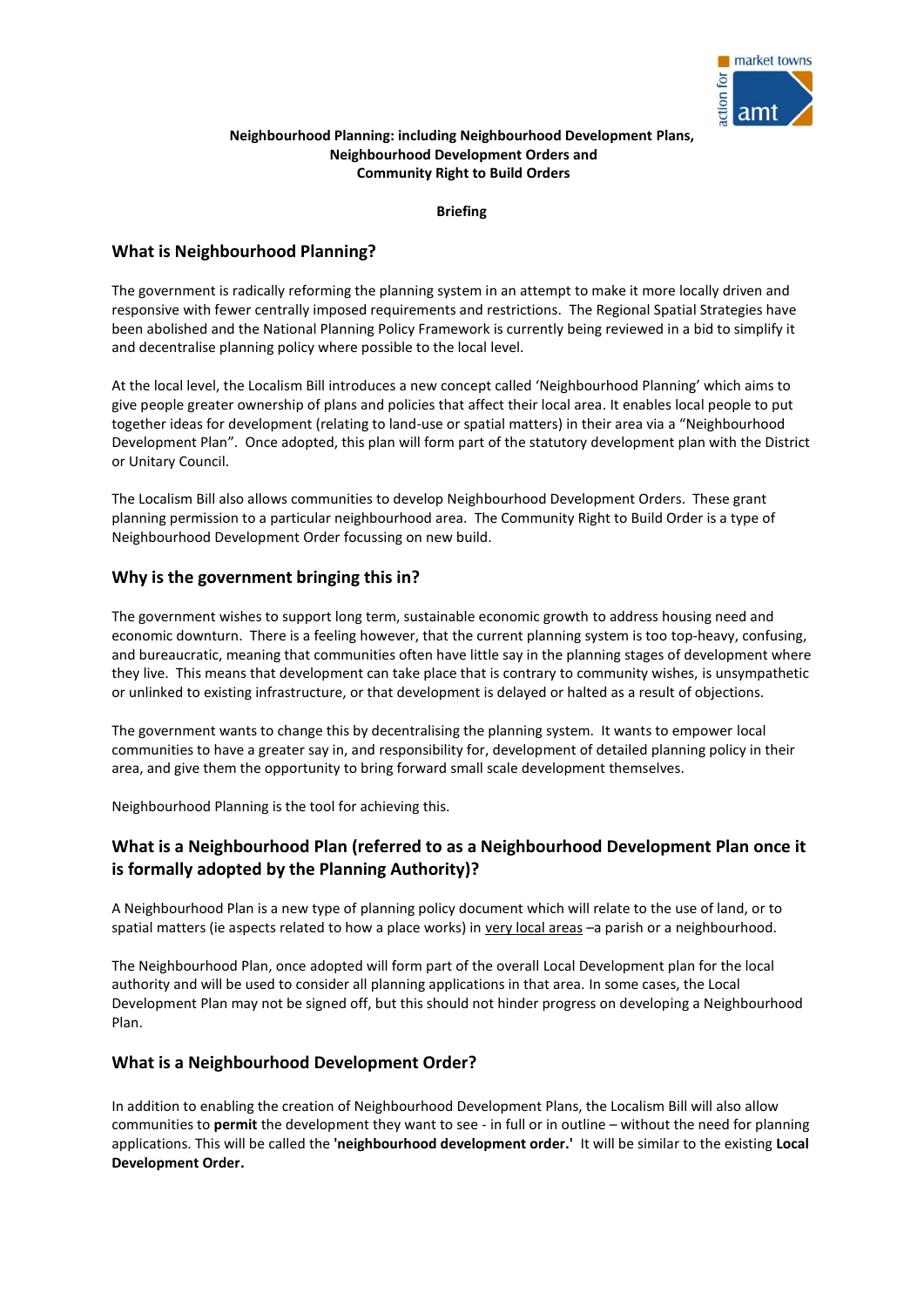

# **What is a Community Right to Build Order?**

A 'community right to build order' is a type of neighbourhood development order.

It allows certain community organisations to bring forward smaller-scale development on a specific site, without the need for planning permission. This reform would give communities the freedom to develop, for instance, small-scale housing and other facilities that they want.

Any benefit from this development will stay within the community and be used for the community's benefit, for example, to maintain their affordable housing stock or to provide and maintain local facilities such as playgrounds and village halls.

Community right to build orders will be subject to a limited number of exclusions, such as proposals needing to fall below certain thresholds so that an Environmental Impact Assessment is not required. The proposals will be subject to testing by an independent person and a community referendum.

# **Frequently Asked Questions:**

## **Do we have to produce a Neighbourhood Plan?**

The simple answer is no, there is no statutory requirement for your town to produce a Neighbourhood Plan.

However, without a Neighbourhood Plan in place, the assumption will be that any development relating to landuse or spatial aspects in the local area, if in line with the Core Strategy for the District, which in turn must be in line with the National presumption in favour of sustainable development, is acceptable to the local community.

For some areas, existing supplementary planning documents and area action plans and may be more appropriate for communities to use with their local authority than a neighbourhood development plan or order.

Neighbourhood development plans or orders are simply an option for communities, who perhaps do not want to rely as heavily on the local authority throughout the process of producing a document, or who want the guarantee that their document will become part of the statutory development plan for the local area, if it successfully meets the right conditions.

Having a Neighbourhood Plan in place is not about stopping development, rather ensuring that any development is in line with the wishes of the community and is sympathetic to local need.

# **Who is responsible for producing a Neighbourhood Development Plan or Order?**

Neighbourhood Plans and Orders cover local areas.

In parished areas - it would be the town or parish council that would take the lead on developing the Neighbourhood Plan, but in partnership with its community (residents and business).

In non-parished areas - the bill provides for Neighbourhood Forums to be set up to take on this role. It will be the local authority who approves the designation of a neighbourhood forum. The bill suggests that:

- The purpose of the neighbourhood forum is to further the social, economic and environmental wellbeing of individuals living in an area that consists of or includes the neighbourhood area concerned;
- neighbourhood forums can be established to **'promoting the carrying on of trades, professions or other businesses'** in a neighbourhood area – i.e. a business forum.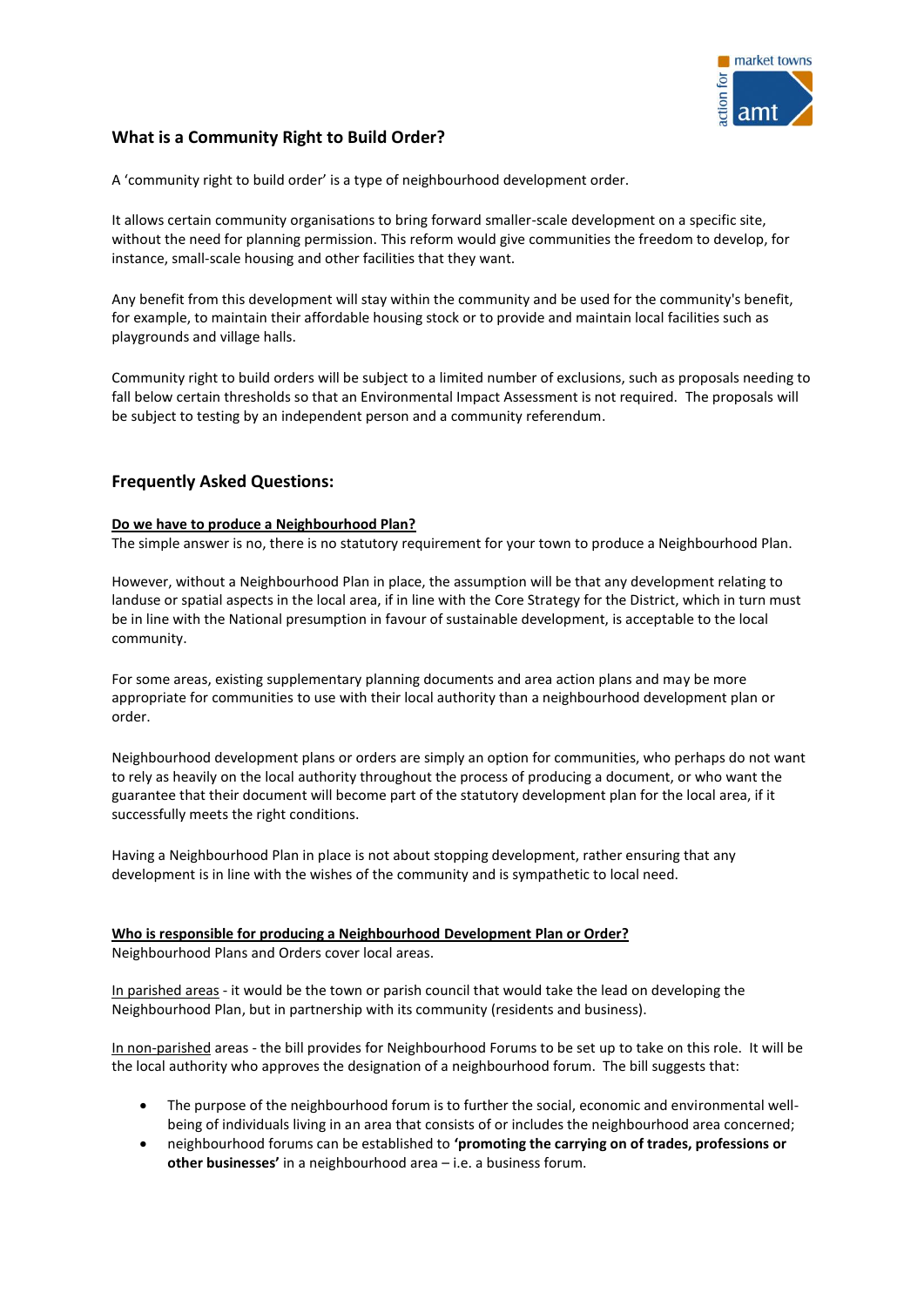

- To join a neighbourhood forum, an individual must **i) live in the area, or ii) work there or iii) be an elected member whose ward or electoral division falls within the neighbourhood area** – so they would not have as members those who simply 'want to live' in an area but would have workers/business owners and councillors.
- It is desirable for a proposed neighbourhood forum to have a membership with at least one individual from each of the three membership categories listed above - i.e. there should be at least one councillor and one business person in each and every forum.
- A membership of at least **21** individuals is required. This was originally set at 3.

The neighbourhood can cross authority boundaries. If proposals come forward for overlapping areas the council, including ward councillors, will need to arbitrate, and decide which boundary makes most sense in planning terms.

**What is the process involved in producing a neighbourhood development plan or order?**The process is the same for neighbourhood development plans and orders. Because they will form part of the statutory planning documentation, each must meet certain criteria to ensure that they are legally compliant and take account of wider policy considerations (e.g. national policy). They must:

- have regard to national planning policy which will have a presumption towards sustainable development;
- be in general conformity with strategic policies in the development plan for the local area (i.e. such as in a core strategy); and
- be compatible with EU obligations and human rights requirements.

An independent qualified person will check that a neighbourhood development plan or order appropriately meets the conditions. The council will have to pay for this check. If it does not meet the criteria, there is an opportunity for the neighbourhood forum, town or parish council, to amend it.

If it does meet the criteria, it is then voted on in a local referendum, where it would need to gain the approval of a majority of voters of the neighbourhood, or town/parish, to come into force. If proposals pass the referendum, the local planning authority will be under a legal duty to bring them into force. Again it is the council who would pay for any referendum.

Neighbourhood development plans or orders will not take effect unless there is a majority of support in a referendum of the neighbourhood.

# **What does the Neighbourhood Plan look like?**

There is no specific guidance on what the plan should look like beyond the need to meet the requirements outlined above. It is for the neighbourhood to decide what their plan contains, bearing in mind that it will probably have to be flexible enough to meet different needs and expectations. It could contain high level visions and objectives for the future of an area, or it could identify small projects for change or it might look more like a masterplanning document with a comprehensive land-use plan embracing spaces, movement, activities and the development of buildings.

# **How does it link to the Local Plan for our authority?**

Once completed and adopted, the Neighbourhood Plan would become part of the Local Plan as illustrated in the diagram below: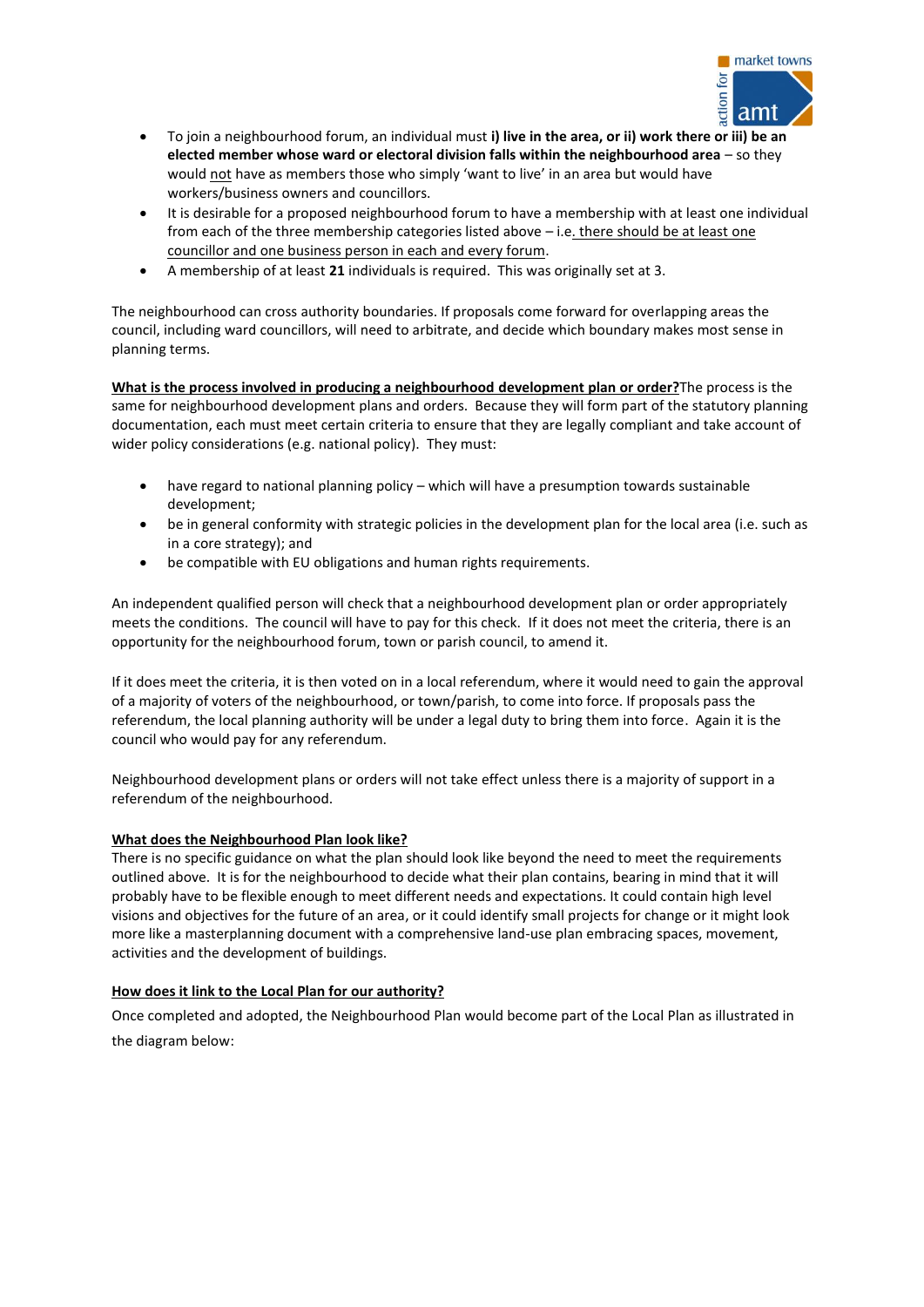



It would need to be compliant with the Core strategy (where one exists) and the national planning framework.

Many authorities are currently in the process of updating their Local Plans – in fact only about 25% of planning authorities have an up-to-date core strategy in place. The government has suggested however that neighbourhood plans do not need to wait for Local Plans to be ready. Where neighbourhood planning is undertaken before an up-to-date council plan is in place, collaboration between the community and the council will be critical.

The local council should take an active role in advising and supporting the community group, sharing evidence and information and ensuring the neighbourhood plan fits with the strategic policies of its existing adopted development plans and national policy. It will be for the local council and examiner to determine the weight to be attached to policies in an existing local plan when considering neighbourhood plans.

### **What happens if our planning authority does not have a Core Strategy in place?**

Any neighbourhood development plan that completes the neighbourhood planning process successfully will become part of the statutory development plan for the local area. This is regardless of what documents currently make up the development plan. It is important to remember that for a neighbourhood development plan or order to be successful it needs to be in general conformity with the existing development plan for the local area.

#### **What happens in areas with more than one planning authority, for example, within National Parks?**

There is little guidance on this as yet, but the message appears to be that it would be for the authorities in question to ensure that planning duties are upheld. The Localism Bill introduces a duty to co-operate in order to encourage and enable strategic planning. The duty covers local planning authorities and other public bodies.

**What if neighbourhood development plans bring forward issues that require changes to the core strategy?** 

Neighbourhood development plans and orders must be in general conformity with the strategic policies in the development plan for the local area. If the community does identify issues that would require changes to the core strategy, it is up to the local authority to decide how to take this forward.

#### **How much will it cost to produce a neighbourhood development plan?**

The cost of the Plan will depend upon its size, scope and complexity. Government estimate it could cost upwards of £17,000 to produce.

The Governments Supporting Communities fund will provide financial assistance for professional support. The local authority has a duty to support but may or may not be able to provide financial assistance to the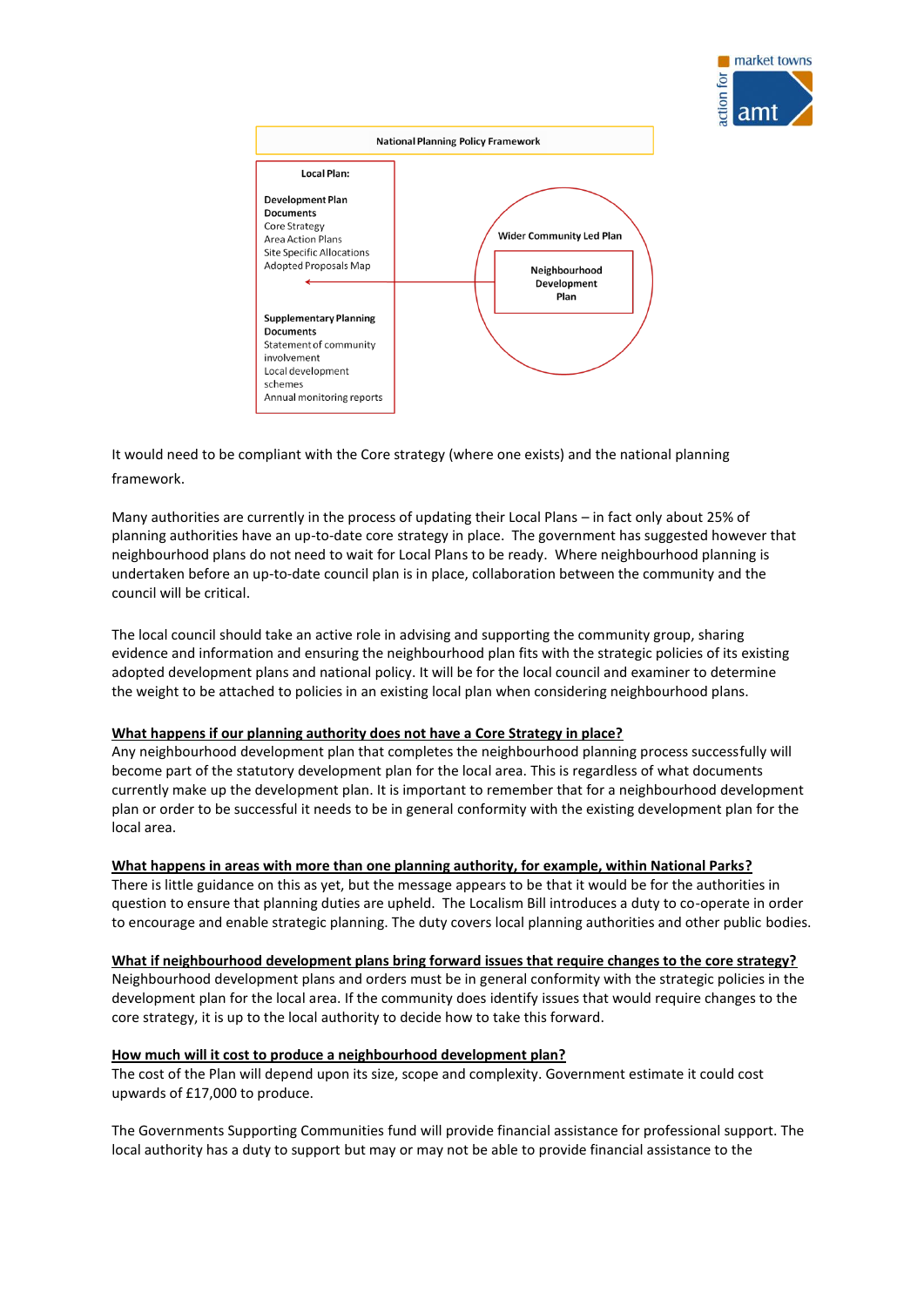

development of the plan, although it will be for the council to fund the independent assessment and the referendum.

Developers and landowners may provide financial assistance where they have an interest in securing planning permission.

#### **How long will it take?**

This depends on the starting point for the neighbourhood, but could take anything up to two years or more if your community is starting from scratch.

#### **We already have a Community Led Plan, or are working on one – do we need to start again?**

The message here is a strong 'no, you do not need to start again'. If you have an existing community led plan, now is an excellent time to refresh it to take advantage of both Neighbourhood Planning and the new Community Rights (see separate briefings on these).

For clarity, Community Led Planning (CLP) is a step-by-step process, that enables every citizen to participate in, and contribute to, improving the social, economic, environmental and cultural well-being of their local area. It relies on people coming together locally, researching local needs and priorities and agreeing a range of different actions which help to improve their neighbourhood.

Approximately 4,000 communities across England have already been involved in developing Community Led Plans since the late 1970s. These have allowed communities to take responsibility for making things happen locally, rather than waiting on others to do it for them. Their success has relied on volunteers who work closely with parish and town councils and are the driving force behind the work that takes place.

Whilst a Neighbourhood Plan is fundamentally concerned with the land-use and spatial aspects of a local community, there is no reason why it should not include wider policies and actions, along the lines of those found in a Community Led Plan. Indeed, in order to put together a robust set of proposals around land-use and spatial planning, many of the steps involved in producing a Community Led Plan are valid and necessary, such as creating a partnership and preparing an evidence base). In addition, many of the actions that can be achieved through a Community Led Plan go far beyond land use and spatial planning.

Therefore, **AMT suggest that if communities want to develop a Neighbourhood Development Plan, they should ideally do so as a chapter of their Town Action Plan**. It would be just the Neighbourhood Development Plan chapter that, if it succeeds at an independent examination, and receives a simple majority at a public referendum, would form part of the statutory development plan. This means that any planning applications/ land use in that parish/ town/ neighbourhood will be determined using those policies.

#### **What support is available?**

#### **Support from your planning authority**

The local planning authority has to provide 'technical advice and support' to communities preparing neighbourhood development plans. This could include gathering evidence, help with facilitation or advice on consultation. It can – but doesn't have to – include financial support. You'll need to think about how this is resourced and how much you'll be able to do, and this will depend on how much neighbourhood planning activity comes forward.

### **The Neighbourhood Planning Frontrunners Scheme**

All local planning authorities have had the opportunity to apply for grants of up to £20,000 to prepare a neighbourhood-level plan in close collaboration with the local community.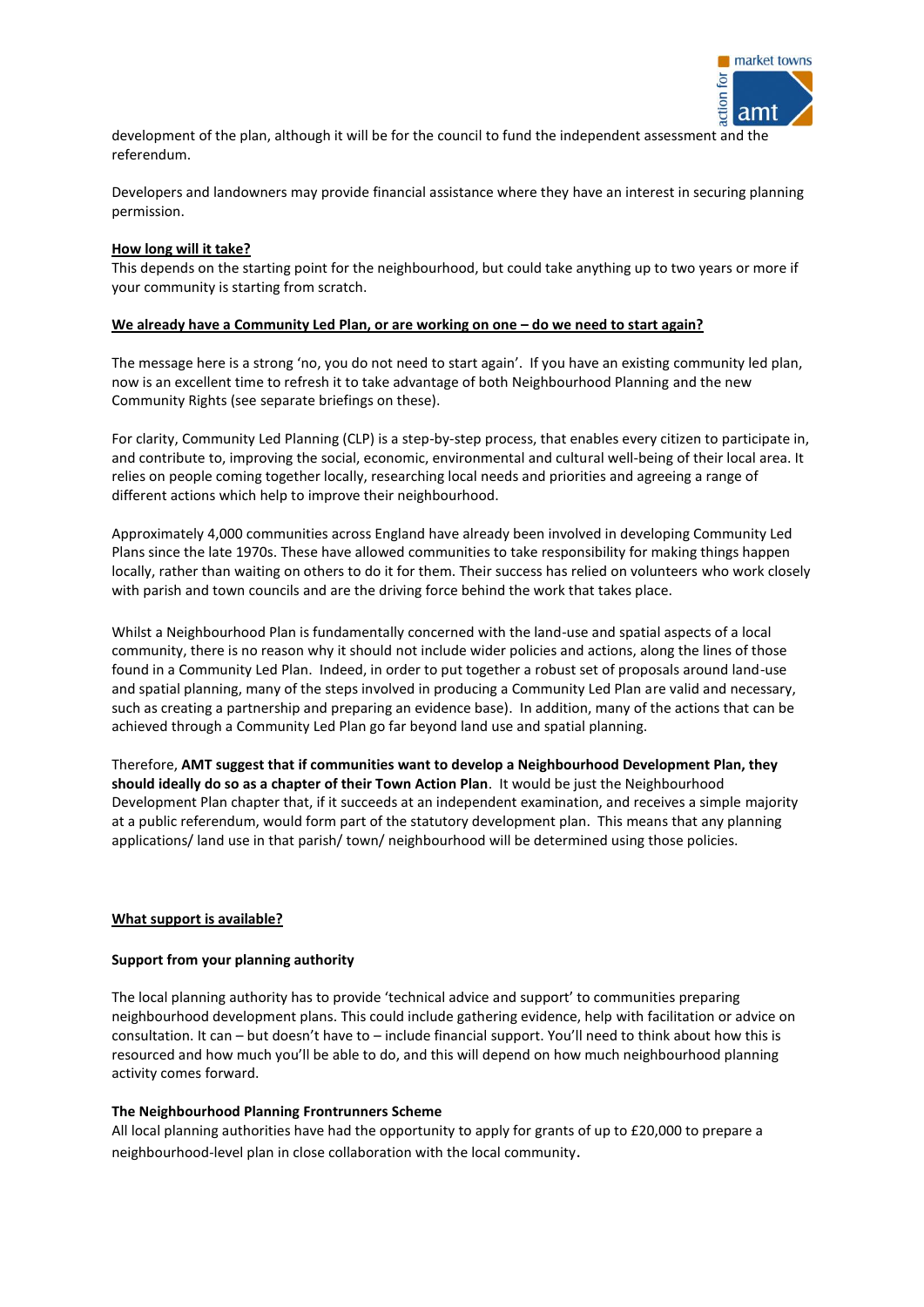

Applications are only eligible from local planning authorities. Therefore parish and town councils and private businesses seeking to make an application for the project that they wish to undertake would have to ask the local planning authority to make the application. Where more than one planning authority exists, for example in National Parks, it is for the two planning authorities to agree on how to apply.

Grants will be awarded on an approximately 4-monthly basis until the total value of eligible applications exceeds the remaining available funds, at which point grants will be awarded in respect of the applications that we received earliest.

[Find out more about the application process here \(including application forms\)](http://www.communities.gov.uk/planningandbuilding/planningsystem/neighbourhoodplanningvanguards/)

[View a list of the initial 17 Frontrunners to be allocated funding](http://www.communities.gov.uk/news/corporate/1879129)

# **Action for Market Towns support**

Action for Market Towns, as the national charity supporting small towns, can support your approach to Localism in a number of ways. We are one of the lead organisations at the national level on community led planning, and can help you to learn from this to develop localism strategies in your area.

We have developed what we call the Localism Ladder, which sets out the steps that local authorities, businesses and communities need to take to deliver localism – as set out in the Localism Bill. We can work, on a one-to-one basis with you to chart out your aims for achieving Big Society and deliver a package of support tailored to your needs. We are currently working with a number of local authorities and their communities on facilitating the planning process and providing training and mentoring across a range of skills.

In addition, we offer a range of benefits to our members, such as access to case studies, discounted training and policy support - [find out more about joining AMT.](http://members.towns.org.uk/members/services/) 

#### **Advice for communities to support neighbourhood planning**

The government is funding four national organisations with expertise in planning to provide assistance to local groups developing neighbourhood plans. The organisations sharing the £3.2m fund will provide services as follows:

The Prince's Foundation – is offering support to eligible groups in the form of workshops on the following – Planning "Reset" Scenario; Community Planning Workshop Scenario; and Enquiry by Design Stakeholder Engagement Process. [For more information visit their webpage.](http://www.princes-foundation.org/our-work/supporting-communities-and-neighbourhoods-planning)

Locality - will offer expert advice, assistance and guidance from a range of specialist providers to enable people to plan how they want their neighbourhoods to be. The service, to be launched shortly, aims to give communities the relevant skills, confidence and relationships to lead projects, be informed stakeholders and clients, and to find local solutions. [Click here for more information.](http://locality.org.uk/projects/neighbourhood-planning/)

The Royal Town Planning Institute – is offering a single national Planning Advice Line where all callers can receive 15 minutes of free, independent and professional advice. It is also offering a neighbourhood planning service will also be provided to support people and communities in gaining knowledge about the planning system and how they can be involved. A team of community planning outreach co-ordinators have been recruited to work within target communities to build their own plans for the neighbourhood they live in. Details of the service can be obtained by calling 0207 9299453 or emailing [info@planningaid.rtpi.org.uk](mailto:info@planningaid.rtpi.org.uk)

National Association of Local Councils in partnership with the Campaign to Protect Rural England – are running a project called "*Supporting Communities and Neighbourhoods in Planning"*, which will run until the end of March 2012. It has two elements: producing guidelines, useful publications and a website about the planning system and hosting 50 events on the planning syste[m. For more information visit the website here.](http://www.cpre.org.uk/magazine/features/item/2350-planning-help-supporting-communities-and-neighbourhoods-in-planning)